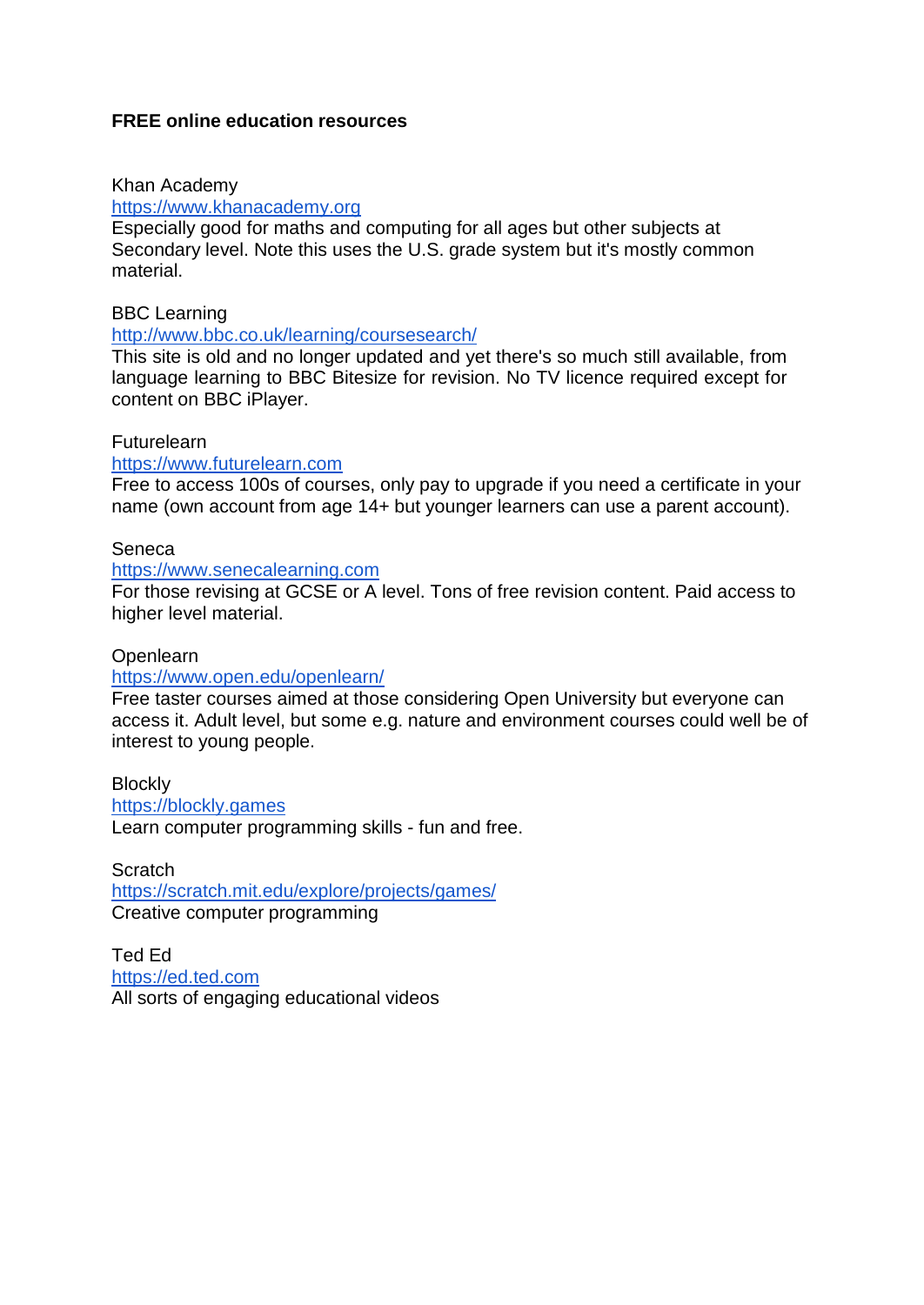National Geographic Kids <https://www.natgeokids.com/uk/> Activities and quizzes for younger kids.

Duolingo [https://www.duolingo.com](https://www.duolingo.com/) Learn languages for free. Web or app.

Mystery Science [https://mysteryscience.com](https://mysteryscience.com/) Free science lessons

The Kids Should See This [https://thekidshouldseethis.com](https://thekidshouldseethis.com/) Wide range of cool educational videos

Crash Course [https://thecrashcourse.com](https://thecrashcourse.com/) You Tube videos on many subjects

Crash Course Kids <https://m.youtube.com/user/crashcoursekids> As above for a younger audience

Crest Awards [https://www.crestawards.org](https://www.crestawards.org/) Science awards you can complete from home.

iDEA Awards [https://idea.org.uk](https://idea.org.uk/) Digital enterprise award scheme you can complete online.

Paw Print Badges [https://www.pawprintbadges.co.uk](https://www.pawprintbadges.co.uk/)

Free challenge packs and other downloads. Many activities can be completed indoors. Badges cost but are optional.

**Tinkercad** [https://www.tinkercad.com](https://www.tinkercad.com/) All kinds of making.

Prodigy Maths [https://www.prodigygame.com](https://www.prodigygame.com/) Is in U.S. grades, but good for UK Primary age.

Cbeebies Radio <https://www.bbc.co.uk/cbeebies/radio> Listening activities for the younger ones.

Nature Detectives